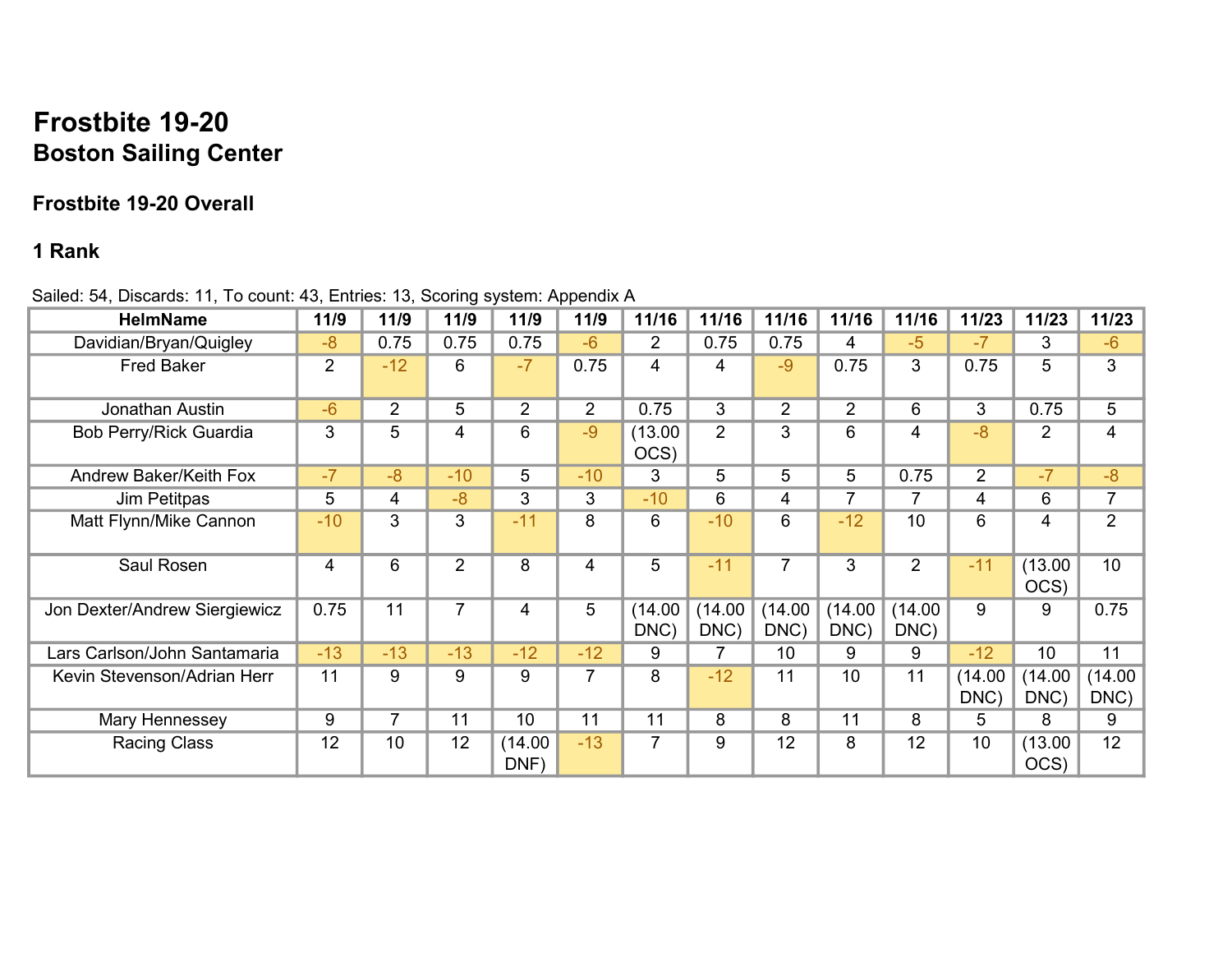| 11/23           | 11/23           | 11/23           | 12/7            | 12/7            | 12/7            | $12/7$          | 12/7            | 1/4            | 1/4             | 1/4            | 1/4                | 1/4                | 1/4                | 1/18            | 1/18            | 1/18            | 1/18            |
|-----------------|-----------------|-----------------|-----------------|-----------------|-----------------|-----------------|-----------------|----------------|-----------------|----------------|--------------------|--------------------|--------------------|-----------------|-----------------|-----------------|-----------------|
| 3               | 0.75            | $-5$            | $\overline{2}$  | $\overline{2}$  | 0.75            | 0.75            | $\overline{2}$  | $-5$           | $-7$            | $\overline{2}$ | 5                  | 0.75               | 3                  | 4               | 0.75            | 3               | 3               |
| 0.75            | 3               | 0.75            | $-7$            | $-7$            | $-9$            | 3               | $-9$            | 0.75           | $-8$            | 5              | 3.62<br><b>RDG</b> | 3.62<br><b>RDG</b> | 3.62<br><b>RDG</b> | 6               | 5               | 4               | $\overline{2}$  |
| 6               | 4               | 6               | 6               | 4               | 4               | $\overline{2}$  | 0.75            | $-11$          | 3               | $-9$           | 0.75               | $\overline{2}$     | $-10$              | 0.75            | $\overline{2}$  | $\overline{2}$  | 0.75            |
| $\overline{2}$  | $\overline{2}$  | 4               | 0.75            | 3               | 3               | 5               | $-8$            | $-7$           | 6               | $-8$           | $-8$               | 5                  | $-8$               | 3               | 3 <sup>1</sup>  | 0.75            | $\overline{4}$  |
| 5               | 5               | $\overline{2}$  | 3               | $-9$            | $\overline{7}$  | 4               | 5               | $\overline{2}$ | 4               | 3              | 4                  | 3                  | 5                  | $\overline{7}$  | 4               | 5               | 6               |
| 7               | $\overline{7}$  | $-8$            | 5               | 0.75            | $\overline{2}$  | 8               | 3               | 6              | $-13$           | 4              | 7                  | $-11$              | 7                  | $\overline{2}$  | 7               | 8               | $-10$           |
| 4               | 6               | 3               | 10              | 8               | 5               | 6               | 6               | 4              | $\overline{2}$  | 0.75           | $\overline{2}$     | 7                  | 0.75               | 8               | 6               | $\overline{7}$  | 5               |
| 9               | $-12$           | $\overline{7}$  | 8               | 10              | 8               | $-11$           | 4               | 3              | 0.75            | $-11$          | 3                  | 4                  | 9                  | $-11$           | 8               | 9               | $-11$           |
| 11              | 8               | 9               | 4               | $6\phantom{1}$  | 6               | 7               | 7               | 9              | 9               | 6              | 10                 | 6                  | 12                 | (14.00)<br>DNC) | (14.00)<br>DNC) | (14.00)<br>DNC) | (14.00)<br>DNC) |
| 10              | 9               | 10              | 11              | $-12$           | 11              | $-12$           | 12              | $-13$          | 12              | $-13$          | 12                 | 10                 | 11                 | 10              | 10              | 10              | 8               |
| (14.00)<br>DNC) | (14.00)<br>DNC) | (14.00)<br>DNC) | 9               | 5               | 10              | 9               | 10              | $-12$          | 11              | $\overline{7}$ | 6                  | 8                  | 6                  | 9               | 9               | 6               | 9               |
| 8               | 11              | $-12$           | $-12$           | 11              | $-12$           | 10              | 11              | 10             | 10 <sup>°</sup> | $-12$          | 11                 | 9                  | 4                  | 5               | 11              | 11              | $\overline{7}$  |
| (13.00)<br>DNF) | 10              | 11              | (14.00)<br>DNF) | (14.00)<br>DNS) | (14.00)<br>DNS) | (14.00)<br>DNS) | (14.00)<br>DNS) | 8              | 5               | 10             | 9                  | 12                 | $\overline{2}$     | 12              | 12              | 12              | 12              |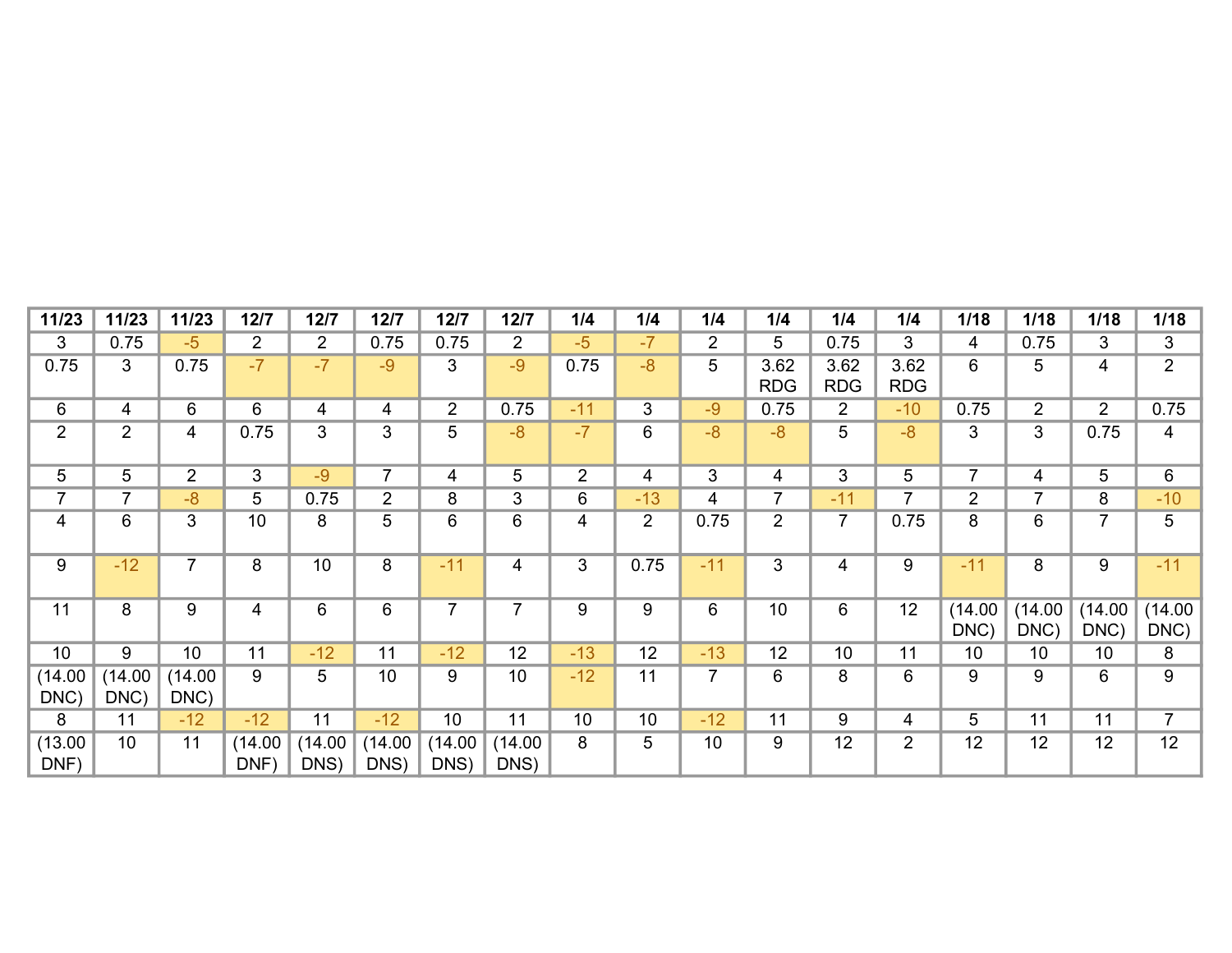| 1/18            | 1/25            | 1/25                | 1/25                | 1/25                | $1/25$              | 1/25                | 2/1            | 2/15                | 2/15                | 2/15                | 2/15                | 2/22           | 2/22            | 2/22               | 2/22               | 2/22           | 2/22            |
|-----------------|-----------------|---------------------|---------------------|---------------------|---------------------|---------------------|----------------|---------------------|---------------------|---------------------|---------------------|----------------|-----------------|--------------------|--------------------|----------------|-----------------|
| 5               | 0.75            | 3                   | $\overline{2}$      | $-7$                | 0.75                | 5                   | 5              | 0.75                | 3                   | $\overline{2}$      | 0.75                | 5              | $-7$            | $-10$              | 0.75               | 3              | 0.75            |
| 6               | 3               | $\overline{2}$      | 0.75                | $\overline{2}$      | $-7$                | 0.75                | 2              | $\overline{2}$      | $\overline{2}$      | 3                   | $\overline{2}$      | 3              | 5               | 3                  | 6                  | $-10$          | 6               |
| 3               | $-7$            | $-10$               | 6                   | $6\phantom{1}$      | $\overline{2}$      | $\overline{2}$      | 4              | 4                   | $\overline{4}$      | 0.75                | 3                   | $-9$           | 6               | $-7$               | $-8$               | $-7$           | $\overline{2}$  |
| 0.75            | $\overline{4}$  | 4                   | $\overline{7}$      | $-8$                | $-8$                | 4                   | 0.75           | 6                   | 0.75                | 4                   | 5                   | 0.75           | 0.75            | 6                  | 3                  | $\overline{2}$ | 4               |
| $\overline{2}$  | 6               | 5                   | 4                   | 0.75                | 5                   | 3                   | $-13$          | 5                   | 5                   | $-11$               | $\overline{7}$      | 6              | 4               | 5                  | $-9$               | $-9$           | $5\overline{)}$ |
| 8               | $\overline{2}$  | 0.75                | 3                   | 5                   | 3                   | 6                   | 8              | $-10$               | $\overline{7}$      | 5                   | 8                   | 4              | $-9$            | $\overline{2}$     | $-10$              | $-11$          | $-11$           |
| $-11$           | 5               | $-11$               | 5                   | 4                   | $\overline{4}$      | 7.5                 | $-11$          | 8                   | 6                   | (13.00)<br>DNF)     | (13.00)<br>DNF)     | $\overline{2}$ | $\overline{2}$  | 8                  | $\overline{2}$     | 4              | $\overline{7}$  |
| 10              | 9               | 6                   | $-11$               | $\mathbf{3}$        | 6                   | 10                  | $\mathbf{3}$   | 9                   | 8                   | $\overline{7}$      | 6                   | 8              | (14.00)<br>DSQ) | 8.54<br><b>RDG</b> | 8.54<br><b>RDG</b> | 8              | 8               |
| (14.00)<br>DNC) | (14.00)<br>DNC) | 14.00<br><b>DNC</b> | 14.00<br><b>DNC</b> | 14.00<br><b>DNC</b> | 14.00<br><b>DNC</b> | 14.00<br><b>DNC</b> | 9              | 14.00<br><b>DNC</b> | 14.00<br><b>DNC</b> | 14.00<br><b>DNC</b> | 14.00<br><b>DNC</b> | $\overline{7}$ | 3               | 0.75               | 4                  | 0.75           | 12              |
| 7               | 11              | 9                   | 9                   | 10 <sup>°</sup>     | 9                   | 9                   | 10             | 12                  | 11                  | 6                   | 9                   | $-13$          | 8               | 4                  | 5                  | 5              | $\mathbf{3}$    |
| 9               | 8               | $\overline{7}$      | 10                  | 12                  | 8.44<br><b>RDG</b>  | 8.44<br><b>RDG</b>  | 6              | 3                   | 9                   | 8                   | (13.00)<br>DNF)     | 11             | 12              | 11                 | 12                 | $-13$          | 10              |
| 4               | $-12$           | $-12$               | 8                   | 11                  | 10                  | $-12$               | $\overline{7}$ | 11                  | $-12$               | 10                  | 4                   | $-12$          | 10              | 9                  | $\overline{7}$     | 12             | $-13$           |
| 12              | 10              | 8                   | 12                  | 9                   | 11                  | 11                  | 12             | $\overline{7}$      | 10                  | 9                   | 10                  | 10             | 11              | (14.00)<br>DNF)    | 11                 | 6              | 9               |